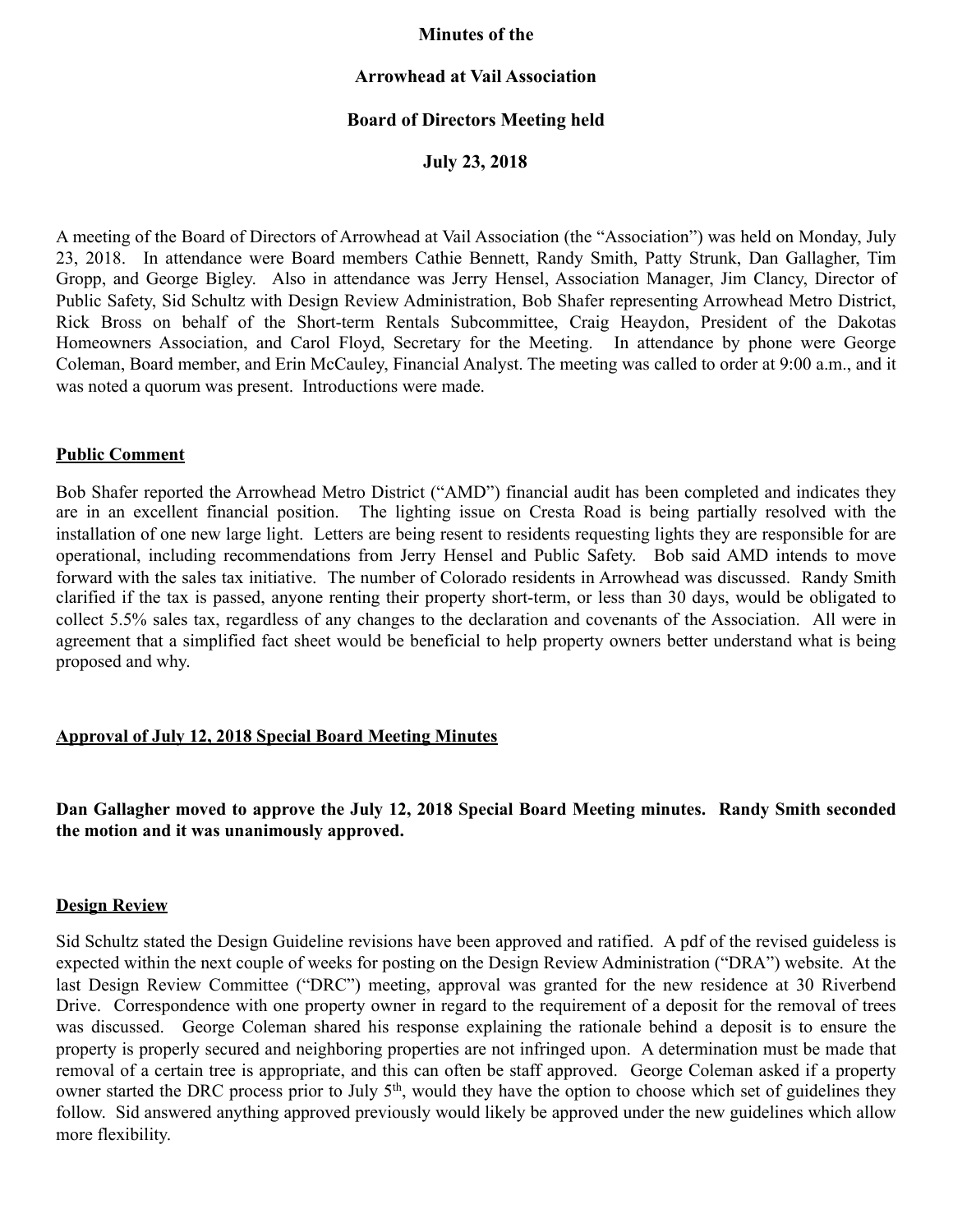# **Public Safety**

As a follow-up to the Town Hall meeting, Jim Clancy clarified guest access. On the north side of Highway 6, guests must access through the remote gates. On the south side, the intent was to have guests access through the main gate and Wildflower or Greens gates to get to Sawatch Road or Arrowhead Drive to better maintain control. The key pads are operational at the east and west gate, but with more traffic through those gates, the likelihood of people tailgating increases. The Board was in agreement to keep the new protocol in place through the ski season and revisit after one year in operation. Jim Clancy will draft a simplified letter regarding access for roll-out in advance of the next Town Hall meeting. Jim agreed to provide statistics around guest access at the next Board meeting. Dan Gallagher followed up on his request for Public Safety to add a category to their activity report for rental guest disturbance. Dan said he has observed owner golf carts entering the Greens gate via the sidewalk rather than through the gate. Jim confirmed golf carts are issued a fob or code and should be entering through the gates. A question was raised in regard to why the speed sign exiting the main entrance is never moved. Jim explained this is a problem area and the sign serves as a deterrent. Data is collected from this and other signs which are moved throughout the community to determine where they are most effective. The capabilities of data collection was discussed.

# **Committees**

Activities: George Coleman spoke about the many community events  $-4<sup>th</sup>$  of July breakfast, Friday Afternoon Club, pickle ball and tennis, Bravo! Vail shuttle, and Cliff Drysdale coming in.

Hiking: Dan Gallagher thanked Jerry for arranging for maintenance around the exercise stations on the Cherokee trail. He further requested side trimming on the side trails with emphasis on the children's trail. Jerry gave an update on the new trails construction. The crew is currently building three days per week on the existing trail in heavy timber on the eastern hillside. In three or four weeks, they will be turning the corner to return. Completion of this trail and the interconnect trail to the Village-to-Village trail is anticipated by Labor Day. Jerry will keep the Board apprised of their progress.

Landscaping: Additional landscaping and irrigation for the Cresta project was discussed. At George Coleman's request, Jerry Hensel will obtain a sketch of what is planned for this project and going forward for future projects for the Committee's review. Jerry said the project has been completed as planned, and the transition from native to manicured areas will be enhancements. Patty Strunk suggested removing the final seven trees at the main entrance. Jerry will get a proposal for removal of the trees next spring for consideration in next year's budget.

HOA Presidents Council: Tim Gropp said the second Council meeting was well received and everyone agreed it is a great way to communicate. They will be sharing updated email addresses for each association for comparison with the Association's master list. Short-term rentals is a topic of great interest.

Public Safety: The committee recommended pavement markings for cyclists and pedestrians to address safety concerns. These recommendations will be reviewed for consideration at this week's AMD Board meeting. When asked about the mountain bike trail descending onto Cresta Road, Jerry Hensel said Vail Resorts will be installing new snowmaking across this trail this fall and have committed to improvements on the trail to soften the grade, corner and surface.

# **Financials**

Erin McCauley confirmed the financial audit is not yet complete. Cathie Bennett reported eight annual assessments remain outstanding and past due notices have been sent. \$313K in Real Estate Transfer Assessments ("RETA") has been received compared to \$500K at this time last year. There is approximately \$80K in RETA pending which should be recognized in July. Expenses have been tracking close to budget. Cathie, Jerry, and Erin will meet to analyze the budget for cost saving opportunities to bring before the Board.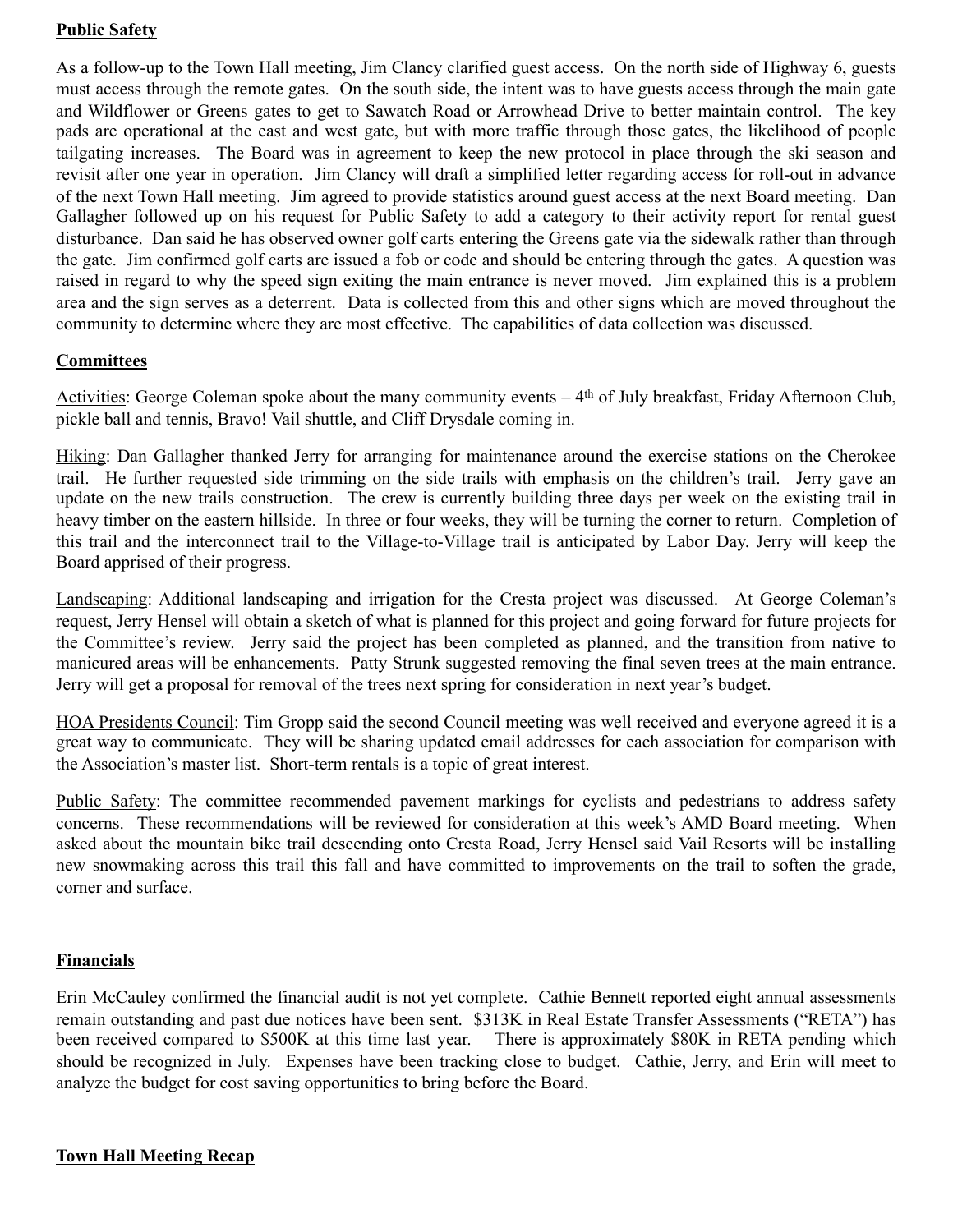George Coleman summarized the topics which were discussed at the Town Hall Meeting. Randy Smith mentioned one area of debate regarding notification of neighbors for exterior design changes. Jerry Hensel clarified that only easement encroachments require notification and sign-off of all neighbors and AMD. George Coleman noted notification is not required in the Design Review Guidelines and suggested the DRC recommend applicants share this information with neighbors as a courtesy. He further noted, the DRC is the ultimate arbiter to decide what is going to fit into the community and with neighboring properties. Rick Bross stated the Short-term Rental subcommittee recommendations have not changed based on feedback at the Town Hall meeting. Jerry Hensel defined the core to include Aspenwood, Pinecone, Spruce Tree, Village Townhomes I, II, III, One Arrowhead Place, Alpine Club and Seasons. Discussion took place in regard to various options for determining minimum stay rules within and outside the core area. It was noted, separate from the issue of minimum stay, there will be an overarching set of regulations governing all short-term rentals to include licensing, an appointed property agent, good neighbor guidelines, and an evacuation plan. George Coleman asked the Short-term Rental subcommittee and Strategic Planning Committee to finalize regulations for the Board's consideration at their next meeting. These regulations and potential minimum stay rules will be presented for discussion at the next Town Hall meeting. Jerry Hensel commented that the existing rules and regulations are applicable to homeowners, long and short-term renters, and guests. He asked the Board to consider whether minimum stay rules would have a positive or negative effect on real estate sales. Randy Smith stressed the importance of addressing the rules for non-associations. He suggested Tim Gropp reach out to the HOA Council for input on a sub-association approach. Pending legal counsel, general consensus among the Board was to allow homeowner associations to make their own determination of minimum stay requirements, if any, and the Association Board to make the determination for properties outside the core. Additionally, the Board was in favor of grandfathering in existing property owners. George Coleman asked Rick Bross to submit the Short-term Rentals sub-committee's final recommendation for the Strategic Planning Committee's review before submission to the Board and review by legal counsel.

## **Other Business**

Pool Agreement: George Coleman spoke about the Alpine Club Pool Shared Use and Cost Share Agreement that the Alpine Club, the Association, and the Village at Arrowhead Association are signators of. According to the Agreement an Alpine Club Pool Advisory comprised of one representative from each entity shall "provide the parties with input into the programs, plans, activities, and policies of the Alpine Club Pool, and recommend standards and hours of operation and propose budgetary matters related solely to the Alpine Club Pool." The matter of guest pool privileges was raised, and George Coleman suggested this matter be referred to the Pool Advisory Committee. Rick Bross thanked George Bigley for accomplishing installation of a lock system at the pool.

Dakotas Fire Mitigation: Craig Heaydon asked about maintenance of the common area between the Dakotas and the Vail Resorts pathway. Jerry explained they have been waiting for a consistent rainfall cycle, to avoid what is cut from dying and creating a bigger hazard.

Annual Meeting Date: George Coleman asked for preferred dates for the Annual Meeting. There being none, he will work with Jerry Hensel and Carol Floyd to propose a date for the Board's approval.

George Bigley thanked George Coleman for flying out for one day to hold the Town Hall Meeting, and on behalf of the Board expressed appreciation for his passion and dedication to Arrowhead.

There being no further business, motion was made by Cathie Bennett adjourn the meeting. Dan Gallagher seconded the motion and the meeting was adjourned at 10:47 a.m.